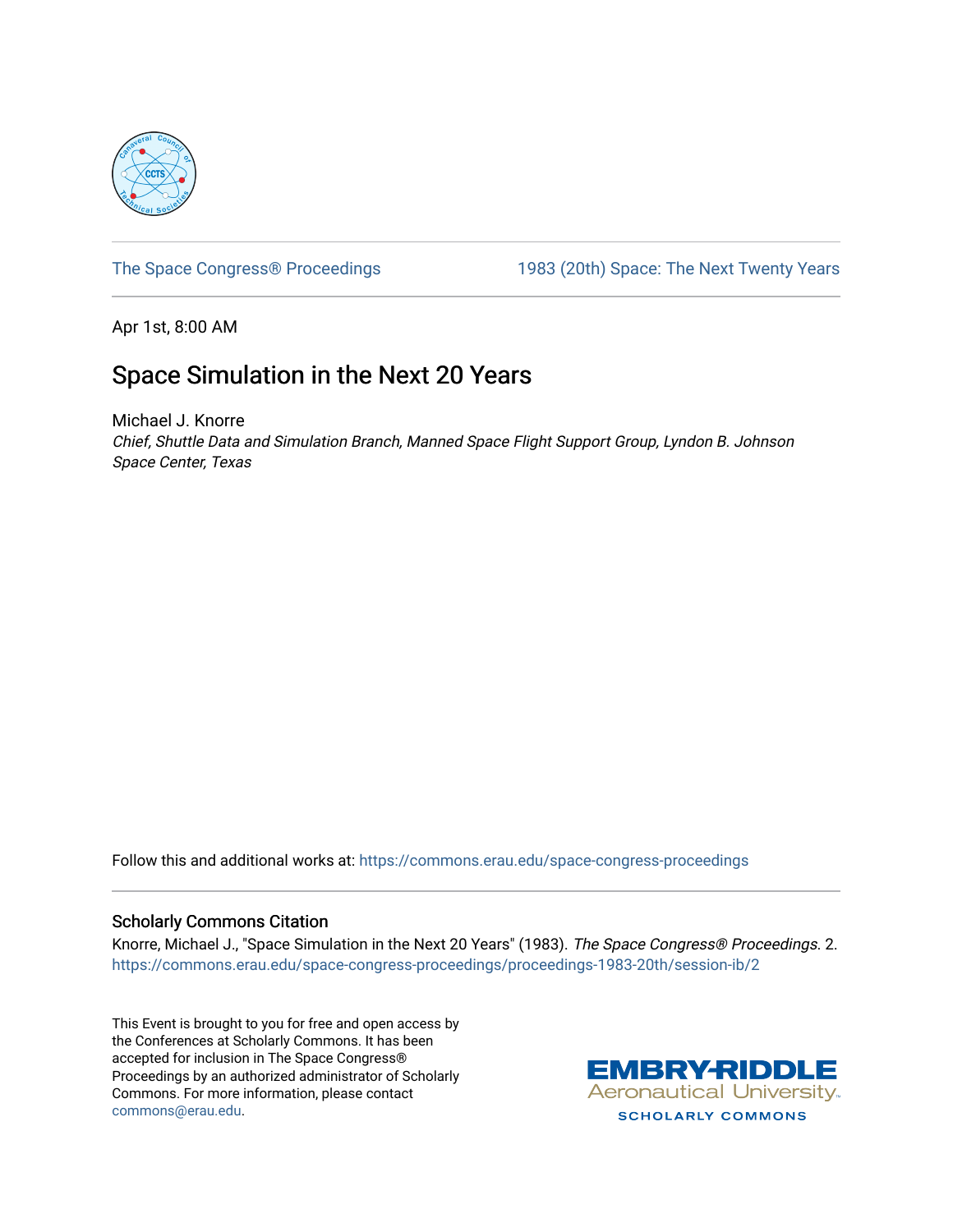#### SPACE SIMULATION IN THE NEXT 20 YEARS

Captain Michael J. Knorre Chief, Shuttle Data and Simulation Branch Manned Space Flight Support Group Lyndon B. Johnson Space Center, Texas

# ABSTRACT

This is a brief overview of logically expected advancements in the area of space simulation over the next twenty years. Current NASA Space Shuttle simulations will be upgraded to support more complex payload and on-orbit tasks. This includes the ability to integrate various remote ground facilities with a real time space mission simulator and an expanded use of efficient part-task simulations. Software compatibilities between simulators will increase and each simulator will have a more combined training and engineering role. Software development processors will be increasingly internetted to an integrated data processing system.

#### INTRODUCTION

Since the creation of the National Aeronautics and Space Administration (NASA) in 1958 the strides this country has made in space travel and exploration have been remarkable. <sup>A</sup>manned landing on the moon, exploration of our neighboring planets, Skylab and the Apollo/- Soyuz mission are proud achievements; however, in the last few years we have seen NASA bring the space program to the beginning of a con tinuing era where space can be used econom ically by a growing population of businesses, academic institutions, and even individuals.

The milestones of the past and the achievement of an operational Space Transportation System (STS) would not have been possible without equally remarkable advancements in space simu lation. These advancements have been dis tributed into both manned and unmanned sys tems; however, the manned systems illustrate the growth and potential for both engineering and training simulations. For this reason, the primary focus of this paper is on the simulation of manned space systems. In addi tion, time does not permit the complete exploration of all applicable simulations;

therefore, a group of major computational simulations was selected which provide a good illustration of future simulation trends.

#### CURRENT SPACE SHUTTLE SIMULATIONS

The full scale development of the Space Shuttle brought major changes in NASA's simulation capabilities and techniques. During earlier manned space flight programs, most of the training simulation was conducted in NASA facilities while the majority of scattered among various contractor facilities. Today the engineering and training simulations complexes, most of which are located on NASA<br>sites. The emphasis of a particular simulator may be engineering or training but they all have dual roles. These major simulations are the Shuttle Mission Simulator (SMS), Shuttle Avionics Integration Laboratory (SAIL), Flight Simulation Laboratory (FSL), Shuttle Engineering Simulation (SES), Manipulator Development Facility (MDF), Software Production Facility (SPF), Space Vehicle Dynamics Simulation (SVDS), and the Vertical Motion Simulator (VMS). All except the FSL and VMS are located on the Johnson Space Center. The following paragraphs briefly describe the purpose and capability of each simulator.

The Shuttle Mission Simulator (SMS) provides a complete pre-liftoff to landing mission simulation. It is the primary device used to train flight crews and flight control person nel to a mission ready status. The visuals use a full digital image generation system which replaced older camera model boards. The SMS also employs extremely sophisticated environ ment and equations of motion models which provide an accurate simulation of in-space tems, the space to aerodynamic flight transition and accurate Orbiter and payload response to forces. It also uses actual Orbiter flight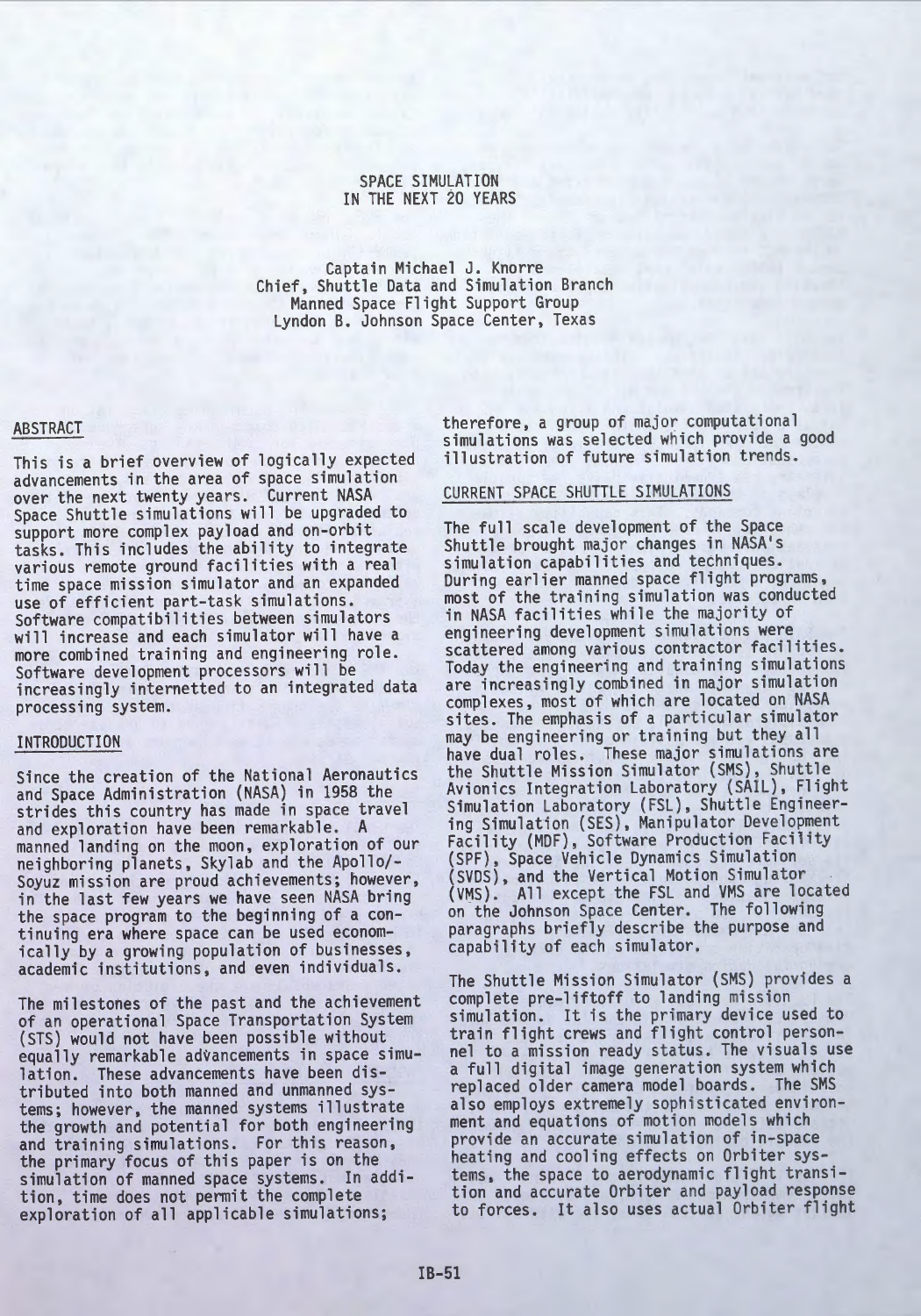software which executes in flight-<br>type General Purpose Computers (GPC's) interfaced to high fidelity system math models.

Co-located with the SMS, is a Network Simu-lation System (NSS) which simulates the real world Ground Space Flight Tracking and Data Network (GSTDN) and its associated interface to the Mission Control Center (MCC). The GSTDN is a worldwide network of stations, tied to the MCC through the Goddard Space Flight Center (GSFC) which provides telemetry, tracking and communication capability with manned space systems.

The NSS links the SMS and MCC together for integrated simulations. This presents a real time simulation of flight interfaces to both the crew in the SMS and MCC flight control lers. Integrated simulations allow the SMS to act as a real orbiter to the ground control<br>system and exercise MCC operational data and communications links. The SMS-generated telemetry can dynamically drive the console displays in the MCC and it will react properly to uplink commands. This capability allows the rehearsal of crew and ground personnel interactions, flight planning and procedures validation, ground control of on-board systems practice, time critical decision making and team integration.

The SAIL was developed to provide validation of the Orbiter's Avionics subsystem. It has a full cockpit representation with an attached payload bay structure. The entire Avionics subsystem including GPC's, Multiplexers Demultiplexers (MDM's), wiring harnesses and data buses are all positioned as they are in the real vehicle. Real flight software is used with a multi-minicomputer system supplying feedback sensor data from simulated aerosurfaces, main engines, reaction control jets, etc. Real hardware can, however, be interfaced to the Avionics system in place of its software representation. Breakout and breakthrough boxes can also be positioned at various locations to simulate malfunctions. The SAIL is also used for crew training in that the astronauts are called upon to exer cise operating procedures in the cockpit during validation simulations.

The FSL is a Rockwell simulator located at Downey, California and is similar to the SAIL in that it uses actual avionics hardware and flight software but lacks the full scale payload bay. The FSL has had an important role in development and validation of flight hardware, primarily in the entry environment. Occasionally, it also uses astronauts to man the cockpit during test runs.

The SES is a high fidelity engineering simulation emphasizing the Orbiter Guidance, Navigation and Control subsystem with all its sensors and effectors. It uses functionally represented flight software and has no actual flight hardware. This simulator has been used primarily for flight techniques and procedures development for all mission phases. It also has an active crew training role in a manner similar to the SAIL.

The MDF provides a realistic simulation of the Remote Manipulator System (RMS). It consists primarily of a mechanical representation of the RMS operating in a full scale payload bay and is controlled from a medium fidelity Aft Crew Station. Its major purpose is develop ment of payload handling procedures, tech niques and hardware. As with the SAIL and SES, this simulator provides an important role in crew training.

The SPF and SVDS do not have crew stations associated with them and are subsequently not<br>used directly for crew training. Their used directly for crew training. Their<br>resident simulations are, however, quite high<br>fidelity. The SPF is used for validation of Orbiter Flight Software and production of the software loads to be flown on-board the vehicle. It uses a sophisticated Orbiter systems and environment model which interfaces with the flight software to accommodate the validation process. The SVDS employs an extremely high fidelity environment model for the trajectory analysis aspects of flight planning.

The VMS is found at the NASA's Ames Research Center in California and can accurately simulate the true motion of the in-flight Space Shuttle. This is used to analyze human performance, operational factors and physiological stress.

#### THE FUTURE

The simulators mentioned in the previous section were built to develop the Space Shuttle and bring it to an operational status. This goal has been initially reached; however,<br>major changes in simulation concepts and hardware/software capability will be required to achieve future goals. These goals will initially cause an upgrading of some current simulators and phasing out of others. The later years should see the evolution of new systems but it is quite unlikely that we would see any that did not use or build upon exist ing facilities.

#### ENGINEERING SIMULATIONS

As the Space Shuttle matures through the 1980s, less and less simulation resources will be required to maintain the vehicle itself. These simulators will, however, not be de creasing but rather changing their uti lization. Their dual role will become increasingly important as more demands for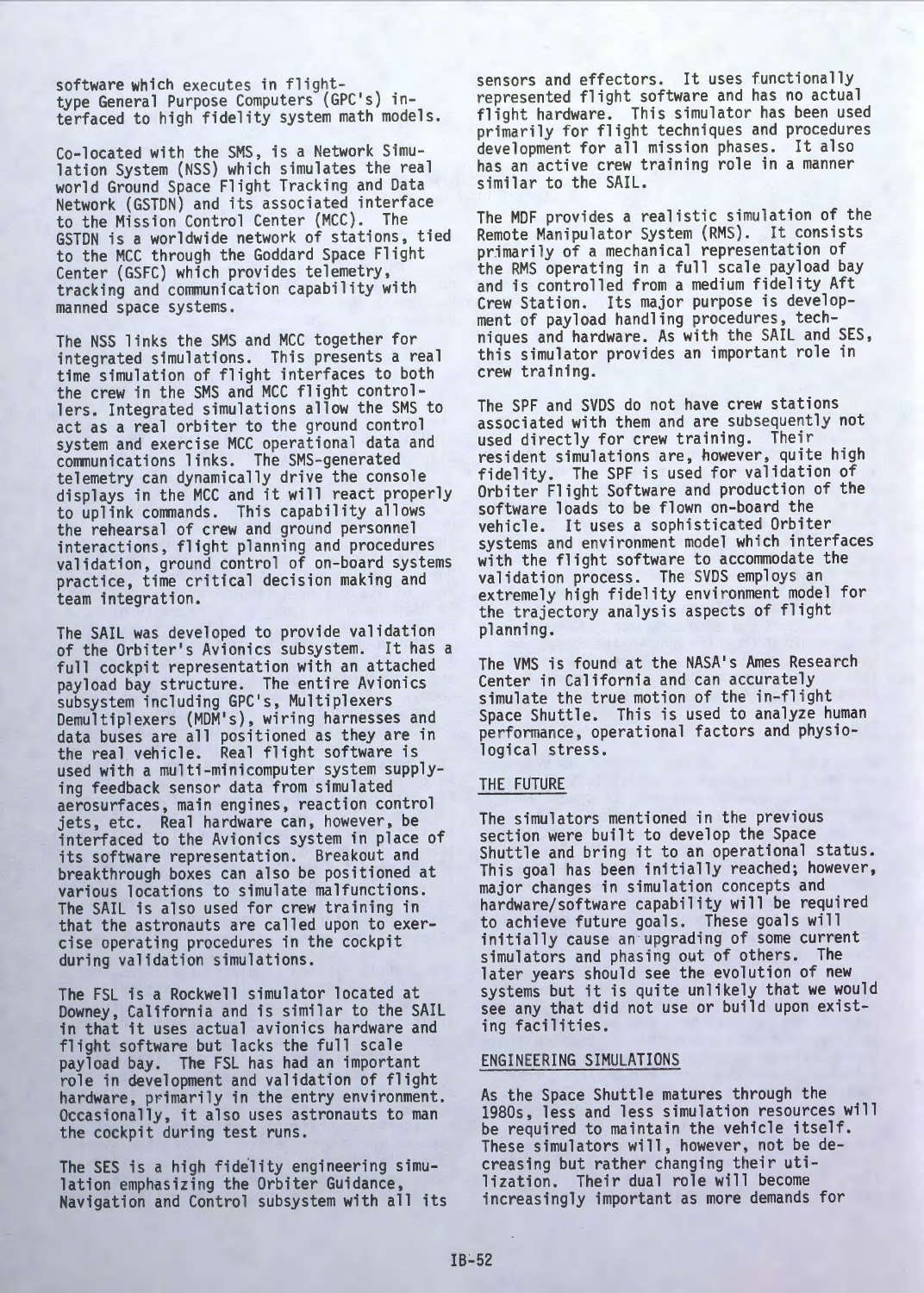crew training come from an ever increasing<br>flight rate. The engineering role itself will<br>shift more to the detailed exploration of shift more to the detailed exploration of<br>performance boundaries or investigations into any systems related area of interest. Devel opment of vehicle hardware or procedures techniques relating to ascent and entry mission phases will gradually diminish and simulations will tend to shift more to on-orbit related activities. Procedures development in this area will continue to expand and hardware/software validations of payload interfaces will place ever increasing demands on the system. In addition, it is<br>likely that new simulations will be developed to support expanded on-orbit capabilities such as Manned Maneuvering Unit operations and manned geosynchronous missions.

Specifically, the SAIL will continue on for many years as will the SES. The SAIL should see expansion of its capability to efficiently validate payload support devices. This has already been accomplished for such items as the Payload Assist Module-D (PAM-D) and Inertial Upper Stage (IUS) payload bay support equipment. It should also see a continuing role in validating hardware and software interfaces as a result of changes to the vehicle and as a diagnostic tool used in investigating avionics anomalies. The SES simulation capability with a high fidelity<br>\dynamic Remote Manipulator System (RMS) simulation. Its on-orbit procedures development and crew training roles will continue to<br>expand based on this capability and the ascent/entry simulations will be maintained for future anomaly analysis.

The SVDS and the SPF will also remain active. The SVDS should not see major changes but the SPF role will grow in importance. Its excellent Shuttle simulation model and real flight software could allow it to transition into an integrated data processing facility. This facility could supply systems and flight software to remote processors used for train ing and/or engineering development. It could also serve as the validation system for remotely developed software.

The MDF's role in RMS procedures development and validation as well as in crew training will additionally continue in the out years and, because of the full size payload bay, will be an excellent tool in developing future payload handling techniques.

The FSL at the Rockwell facility is scheduled to be phased out, with the SAIL assuming its role. The VMS at the Ames Research Center<br>will be utilized much more for aircraft development projects and less for shuttle use.

In addition to the changes mentioned so far,

development of new large space structures will greatly impact engineering simulators. These structures would provide the support for such items as large solar panels, unmanned space station. It is, of course, difficult to ground test zero gravity structures. There fore, accurate engineering simulations are essential. Today this is possible but ex tremely time consuming due to the enormous<br>computational requirements of structural analysis models. NASA does not currently<br>possess the necessary computer resources to efficiently accomplish these analyses. It is likely that a careful study of model fidelity requirements, task modularizations and comput-<br>er upgrades will be necessary to conduct this essential development activity. Expansion of space environment models may also be necessary to evaluate the long term effects of severe heating and cooling on large structures.

## TRAINING SIMULATIONS

As the economic utilization of space becomes more developed, space systems will become more autonomous, automatic and reliable with crew training shifting from vehicle systems knowledge to task accomplishment. These tasks primarily include direct payload operations,<br>payload support activities and coordinated ground/space operations for complex on-orbit tasks.

NASA's current simulation systems are oriented toward crew and vehicle safety. Consequently, a very high fidelity SMS orbiter systems and environment model is provided with nearly 3000 selectable malfunctions. The payload por tions of the simulation are, however, quite limited. For example, the SMS RMS simulation uses a kinetic rather than a dynamic arm representation and the aft/overhead visual system is limited in resolution. It also lacks the color and scene content necessary for more complex on-orbit task simulations. (These aft/overhead visuals do, however, have an extremely wide angle of view and use a state of the art liquid light crystal projection system to obtain the best resolution possible for this type of system). In addition, the payload representations themselves are ex tremely limited and primarily emphasize orbiter interactions with payloads located in the bay.

Current simulator planning calls for major upgrades in order to support the increasingly complex on-orbit mission. The aft/overhead visuals should add color, brightness and the number of programmable edges for increased scene content. The RMS model should go to a dynamic simulation that could accurately simulate the action of the RMS grappled to a large mass and proper reactions to arm contacts with fixed structures or a free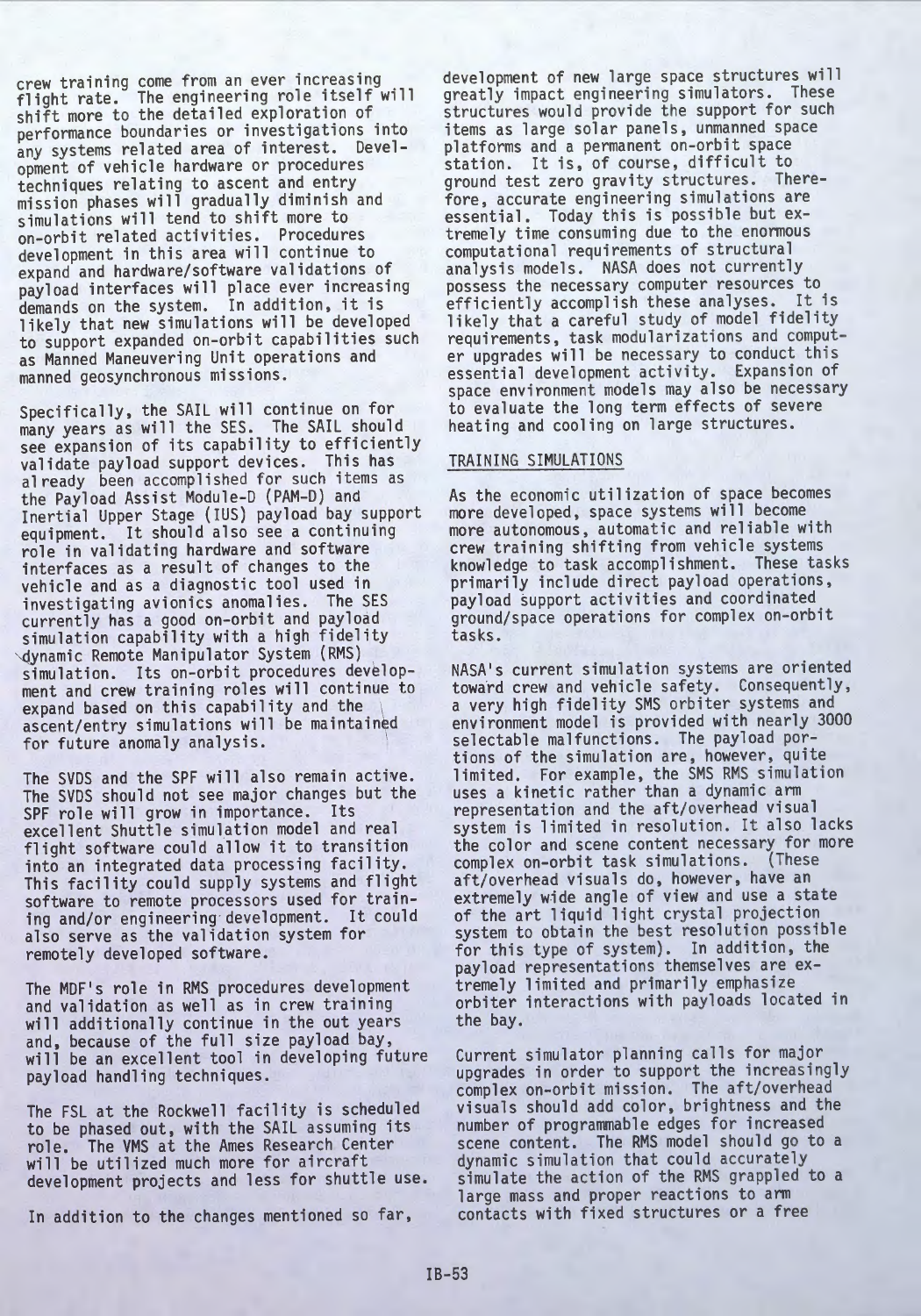# flying payload.

Payload simulation upgrades are trending to a separate, independent payload simulator. This simulator would have the computing power to<br>provide a high fidelity representation of up to four payloads at one time. It would conform to a standard payload interface developed within a Shuttle mission simulator or an aft crew station simulator. The payload simulator would be able to generate downlink telemetry to and accept uplink commands from either an operational ground control center or a simula tor aft crew station. The simulation would also include payload environment modeling for power utilization, heating and cooling, payload mass properties and equations of motion. In short, this simulator would provide a high fidelity payload simulation for in-the-bay and detached payloads. It also could serve as a real world payload interface to ground locations or to a Shuttle simulator for development of special procedures and to conduct crew training. An additional advan tage of the payload simulator is that it provides a much more efficient and flexible use of simulator resources through independent software development and the ability to schedule stand-alone payload simulations that don't tie up the mission simulator.

Overlaying all of these simulation upgrades is an increasingly important requirement for efficient simulator reconfiguration. Space simulations are primarily payload or payload support related which require frequent reconfiguration to support different types of missions. This reconfiguration process is currently complex and unwieldy. The trend is toward standardizing as much simulation code as possible and using various data sets to build the proper configuration. These data sets would be set up in a cataloged computer file system oriented toward payload and mission characteristics. Simulations would be built by executing a series of prompt-driven run streams which would ask for appropriate data selections and resolve data conflicts. The data base for building simulations grow as real world payload development and historical flight data is added. An early version of this system is currently under development for NASA's SMS.

Another area that should experience rapid growth due primarily to advancements in microcomputer technology is that of part-task simulations. This will range from advanced Computer Aided Instruction Systems with CRT graphics to complex high fidelity part-task simulations using a realistic crew station or other real world type representation.

The future for part-task simulations indicates a much wider use of these economical and efficient devices. Many of the initial

payload training simulations are expected to be on part-task systems. Many aspects of payload support activities also lend to this such as Extravehicular Activity (EVA), basic rendezvous and RMS procedures. As the demands for time on the full mission simulator expand, part-task simulation will grow in depth and scope. This will assure that the mission simulation is used only for procedure applica tions within the total mission environment and not for basic procedures instruction. Part-task simulations also have the potential of being linked together to form more complex and flexible training systems.

Integrated simulations should also experience major changes. Today the SMS/MCC integration has seen a limited expansion to include an interface to the Marshall Space Flight Center (MSFC) for Spacelab experiment simulations and the Air Force Satellite Test Center for STS 6 simulations. These integrated simulations should increase in sophistication and scope until it will be routine to run multi organization real time high fidelity mission or payload simulations using operational data and communication links. The goal is to link together multiple facilities that all have time critical roles in executing complex and perhaps hazardous on-orbit tasks.

The mission simulator, in conjunction with a separate payload simulator, should be able to generate a downlink telemetry stream and<br>accept uplink commands. This data stream then serves as the common element between all non-simulator facilities that need to participate in the integrated simulation. All data from and to the vehicle and payload simulator would go through a primary control center such as the MCC at JSC. This primary control center would then retransmit data and receive return data from participating control centers via operational data and communications links. Remote part-task simulations could also be brought in if necessary through a data inter face directly into the mission simulator. Communications through the operational net would then bring all participants together for realistic task rehearsals capable of exercis ing data control and analysis, crew/ground coordination, outside agency interfaces and mission rule applications.

#### SPACE STATION, 2003

At this point, let us project twenty years into the future and envision what simulations are active and how they are utilized to support a fully operational on-orbit space station. This continually manned space station is orbiting in formation with a nearby unmanned experiments platform. Routine visits are made to the station by Space Shuttle Orbiters. Teleoperator Maneuvering Systems and Orbital Transfer Vehicles are permanently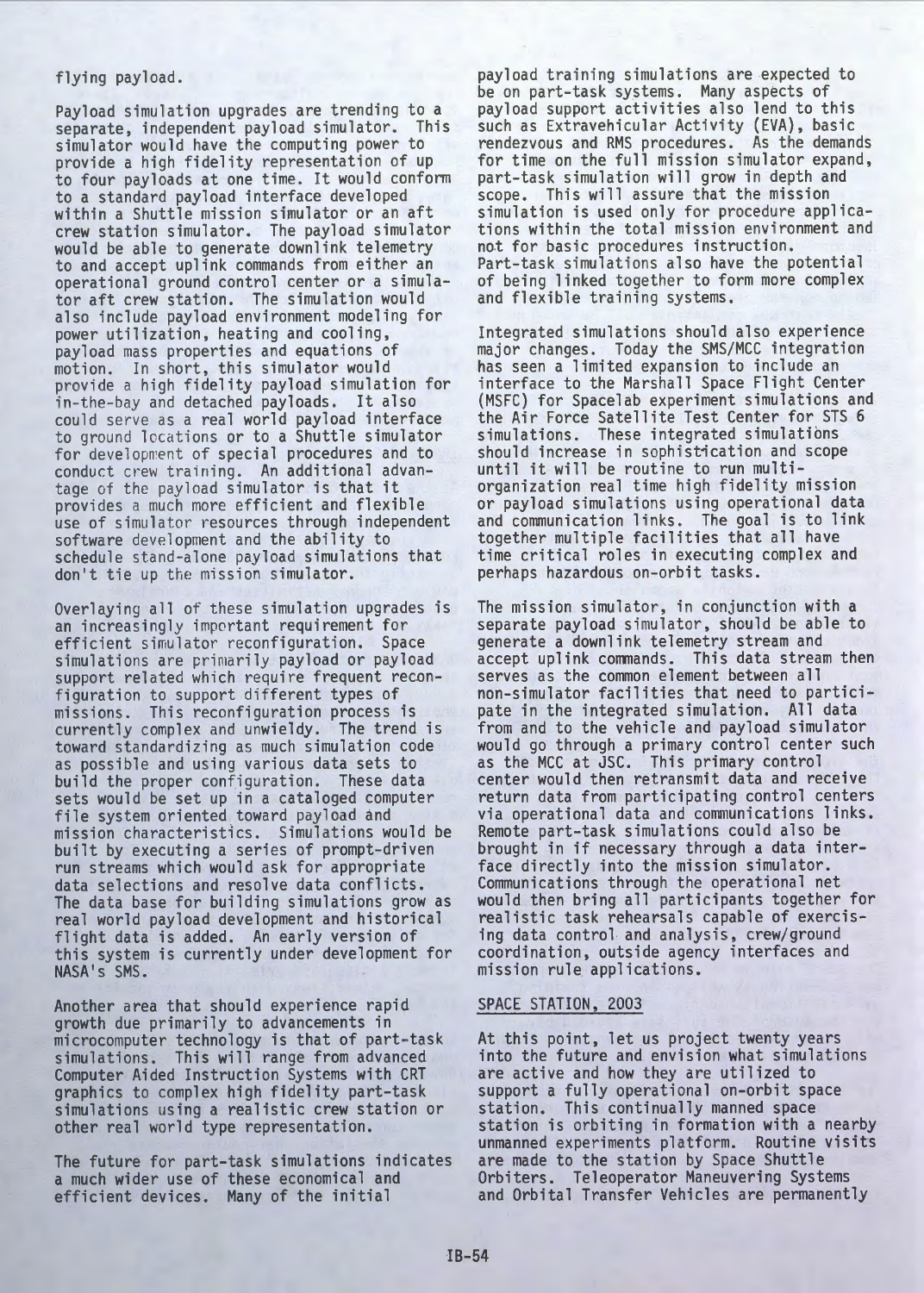assigned to the station to visit the experi ments platform and take and return payloads to geosynchronous orbit. On board systems are primarily autonomous although ground based<br>computers are available via data link for high capacity computations and data storage.

Full scale development for the Space Station began in the late 1980s with gradual modi-<br>fications and conversions of Space Shuttle engineering simulations. The major Shuttle<br>software production facility was upgraded to an integrated data processing system internet-<br>ted with various system compatible remote processors. The remote processors did most of the actual software development work but used the central processor to obtain new system and flight software releases and verify their latest builds. New facilities dedicated to Space Station software development were minimized. Computer upgrades were accom plished in a continuous evolutionary fashion keeping pace with advances in technology. This provided a fast, high capacity system to efficiently process huge structural analysis programs. Avionics development and validation was accomplished using a Space Station ded icated simulation similar to the SAIL but was again made compatible with the integrated data processing system so simulation software would not have to be separately developed.

Initial crew training was accomplished in a manner similar to earlier Shuttle training. Part-task simulators were used for systems and procedures familiarization while crew member provided additional procedures training.

The Shuttle mission simulations were still quite active so a separate Space Station mission simulation was developed. It was interfaced with the integrated data processing system and required less software model complexity due to system autonomy and an on-board automated fault isolation and reporting system. System malfunction training was subsequently minimized with systems manage ment, systems operations, and various task accomplishments emphasized. Ground control was minimal after initial system checkout and subsequently a high fidelity downlink telemetry stream was not designed into the mission simulation. An offline telemetry generator was used to provide ground control lers with the initial systems management training. Another major factor in reducing the overall depth of the mission simulation was the ability to provide initial on-orbit systems checkout in an unmanned mode with the support of a nearby Orbiter.

The major simulation element in Space Station construction and in post operational expansion concerns integrated simulations. On-orbit assembly of major components is a complex and

hazardous task requiring a coordinated effort of many people both in-space and at ground positions. Training simulations for these tasks involve internetting various simulations and ground sites. The Space Shuttle Mission Simulator and the Space Station Mission Simulator run together synchronously with data and communications flowing to a primary ground center. This center would then retransmit both data and voice to several secondary and/or support centers that are used during critical operations. Part-task simulations are interfaced to the Shuttle or Space Station simulator to add specific payload or payload support activities. A scenario would then be exercised with everyone participating in a realistic rehearsal of that activity. Various problem situations are introduced as required to assure all parties are sufficiently trained.

When the operational phase of the Space<br>Station was reached, the integrated data processing system began to serve as a stan maintenance and operations. Hardware validation facilities used for Shuttle and Space Station development were maintained for validation of vehicle interfaces after hard ware changes and checkout of new payload system interfaces. The part-task and mission simulations used for initial crew training were also maintained for new crew member qualification and proficiency training. The main difference over earlier Shuttle training systems, however, is that a repertoire of part-task simulations are maintained on-board the Space Station, executed on call in the systems computer and displayed to crew members through a CRT. The simulations are then used to maintain crew proficiency on critical procedures and provide lessons on various payload operations. Updates are prepared on the ground and uplinked directly to the computer to assure that all available lessons are current.

# **SUMMARY**

The major trends that we can expect to see in space simulation over the next 20 years center around conservation of resources. Increased utility and flexibility of small microcomputers will greatly expand the use of part-task simulators which in turn lessen the burden of basic procedures training on the complex mission simulations. Integrated data processing reduces the cost of simulation software development and integration of simulations greatly increases the efficiency of training for complex tasks involving multiple organizations at various locations. The end result is that space simulation takes a form that is a natural extension of economic space operations. As the goal of economic exploration of space becomes a real